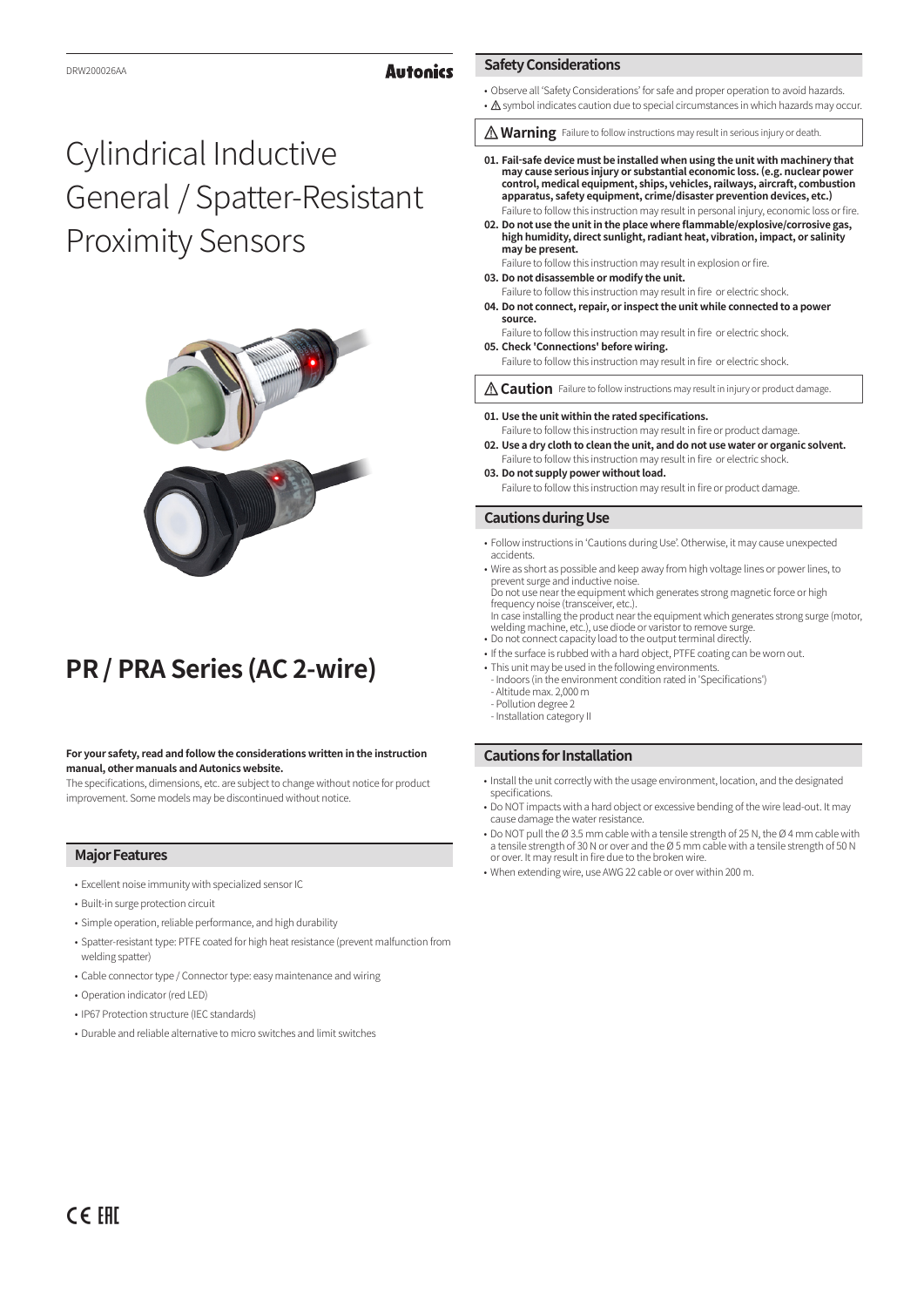#### **Ordering Information**

This is only for reference.

#### **Connections ❶ Characteristic** No mark: General type A: Spatter-resistant type **❹ DIA. of sensing side** Number: DIA. of sensing side (unit: mm) **❷ Connection** No mark: Cable type W: Cable connector type CM: Connector type **❺ Sensing distance** Number: Sensing distance (unit: mm) **❸ Body length** No mark: Normal L: Long **❻ Control output** O: Normally open C: Normally closed For selecting the specific model, follow the Autonics web site. **PR ❶ ❷ ❸ ❹ - ❺ A ❻**

- LOAD can be wired to any direction.
- Connect LOAD before suppling the power.

#### **■ Cable type**



#### **■ Cable connector type / Connector type**

• For LOAD connection, follow the cable type connection.

• Fasten the connector not to shown the thread. (0.39 to 0.49 N m)

• Fasten the vibration part with PTFE tape.



**■ Inner circuit**



### **Operation Timing Chart**

|                                     | <b>Normally open</b> | <b>Normally closed</b> |
|-------------------------------------|----------------------|------------------------|
| <b>Sensing target</b>               | Presence             | Presence               |
|                                     | Nothing              | Nothing                |
| Load                                | Operation            | Operation              |
|                                     | Return               | Return                 |
| <b>Operation</b><br>indicator (red) | ON                   | ON                     |
|                                     |                      | OFF                    |

## **Sold Separately**

- Connector cable,
- connector connection cable • Transmission coupler
- 
- Spatter protection cover
- Fixed bracket

| <b>Installation</b>                     | <b>Flush type</b>                                                   |                            |                            |  |  |
|-----------------------------------------|---------------------------------------------------------------------|----------------------------|----------------------------|--|--|
| General                                 | PR□12-2A□                                                           | PR□18-5A□                  | PR□30-10A□                 |  |  |
| Spatter-resistant                       | <b>PRA□12-2A□</b>                                                   | PRA□18-5A□                 | PRA□30-10A□                |  |  |
| DIA. of sensing<br>side                 | Ø 12 mm                                                             | $Q$ 18 mm                  | Ø30 mm                     |  |  |
| <b>Sensing distance</b>                 | 2mm                                                                 | 5 <sub>mm</sub>            | $10 \, \text{mm}$          |  |  |
| <b>Setting distance</b>                 | $0$ to $1.4$ mm                                                     | 0 to 3.5 mm                | 0 to 7 mm                  |  |  |
| <b>Hysteresis</b>                       | $\leq$ 10 % of sensing distance                                     |                            |                            |  |  |
| <b>Standard sensing</b><br>target: iron | $12 \times 12 \times 1$ mm                                          | $18 \times 18 \times 1$ mm | $30 \times 30 \times 1$ mm |  |  |
| Response<br>frequency <sup>01)</sup>    | 20 Hz                                                               |                            |                            |  |  |
| <b>Affection by</b><br>temperature      | $\leq$ $\pm$ 10 % for sensing distance at ambient temperature 20 °C |                            |                            |  |  |
| Indicator                               | Operation indicator (red)                                           |                            |                            |  |  |
| Approval                                | CE EHI                                                              | CE EHI                     | CE EHI                     |  |  |
|                                         |                                                                     |                            |                            |  |  |
| <b>Installation</b>                     | Non-flush type                                                      |                            |                            |  |  |
| General                                 | $PR\Box$ 12-4A $\Box$<br>$PR \square 18 - 8A \square$               |                            | PR□30-15A□                 |  |  |
| DIA. of sensing<br>side                 | Ø12 mm                                                              | Ø18 mm                     | $0.30$ mm                  |  |  |
| <b>Sensing distance</b>                 | 4 <sub>mm</sub>                                                     | 8 mm                       | $15 \, \mathrm{mm}$        |  |  |
| <b>Setting distance</b>                 | 0 to 2.8 mm                                                         | 0 to 5.6 mm                | 0 to 10.5 mm               |  |  |
| <b>Hysteresis</b>                       | $\leq$ 10 % of sensing distance                                     |                            |                            |  |  |
| <b>Standard sensing</b><br>target: iron | $12 \times 12 \times 1$ mm                                          | $25 \times 25 \times 1$ mm | $45 \times 45 \times 1$ mm |  |  |
| Response<br>frequency <sup>01)</sup>    | 20 Hz                                                               |                            |                            |  |  |
| <b>Affection by</b><br>temperature      | $\leq \pm 10$ % for sensing distance at ambient temperature 20 °C   |                            |                            |  |  |
|                                         | Operation indicator (red)                                           |                            |                            |  |  |
| <b>Indicator</b>                        |                                                                     |                            |                            |  |  |

2 times of the standard sensing target, 1/2 of the sensing distance for the distance.

| Unit weight (package) |               | $Ø$ 12 mm                                       | $Ø$ 18 mm                                            | $\varnothing$ 30 mm                |  |
|-----------------------|---------------|-------------------------------------------------|------------------------------------------------------|------------------------------------|--|
| Cable                 | <b>Normal</b> | $\approx$ 72 g ( $\approx$ 84 g) <sup>01)</sup> | $\approx 118 \text{ g} (\approx 130 \text{ g})^{02}$ | $\approx$ 170 g ( $\approx$ 207 g) |  |
|                       | Long          |                                                 | $\approx$ 130 g ( $\approx$ 142 g)                   | $\approx$ 208 g ( $\approx$ 245 g) |  |
| Cable<br>connector    | <b>Normal</b> | $\approx$ 42 g ( $\approx$ 54 g)                | $\approx 66 \text{ g} (\approx 78 \text{ g})$        | $\approx$ 122 g ( $\approx$ 134 g) |  |
|                       | Long          |                                                 | $\approx$ 78 g ( $\approx$ 90 g)                     | $\approx$ 158 g ( $\approx$ 195 g) |  |
| Connector             | <b>Normal</b> | $\approx$ 30 g ( $\approx$ 42 g)                | $\approx$ 54 g ( $\approx$ 66 g)                     | $\approx$ 142 g ( $\approx$ 154 g) |  |
|                       | Long          | -                                               | $\approx 66$ g ( $\approx 78$ g)                     | $\approx$ 182 g ( $\approx$ 194 g) |  |

01) Spatter-resistant type:  $\approx$  66 g ( $\approx$  78 g)<br>02) Spatter-resistant type:  $\approx$  106 g ( $\approx$  118 g)

| Power supply                                                                                                             | 100-240 VAC $\sim$ 50/60 Hz, operating voltage: 85-264 VAC $\sim$                                                                                                                     |  |  |  |
|--------------------------------------------------------------------------------------------------------------------------|---------------------------------------------------------------------------------------------------------------------------------------------------------------------------------------|--|--|--|
| Leakage current                                                                                                          | $\leq$ 2.5 mA                                                                                                                                                                         |  |  |  |
| <b>Control output</b>                                                                                                    | DIA. of sensing side Ø 12 mm: 5 to 150 mA<br>DIA. of sensing side Ø 18 mm, Ø 30 mm: 5 to 200 mA                                                                                       |  |  |  |
| <b>Residual voltage</b>                                                                                                  | $\leq 10V$                                                                                                                                                                            |  |  |  |
| <b>Protection circuit</b>                                                                                                | Surge protection circuit                                                                                                                                                              |  |  |  |
| <b>Insulation resistance</b>                                                                                             | $\geq$ 50 M $\Omega$ (500 VDC= megger)                                                                                                                                                |  |  |  |
| Insulation type                                                                                                          | Double insulation or reinfored insulation (symbol: 0)<br>dielectric strength between the measuring input part and the power<br>part: general type 1 kV, spatter-resistant type 1.5 kV |  |  |  |
| Dielectric strength                                                                                                      | General type<br>: 2,500 VAC ~ 50/60 Hz for 1 min (between all terminals and case)<br>Spatter-resistant type<br>: 1,500 VAC $\sim$ 50/60 Hz for 1 min (between all terminals and case) |  |  |  |
| Vibration                                                                                                                | 1 mm amplitude at frequency 10 to 55 Hz (for 1 min) in each X, Y, Z<br>direction for 2 hours                                                                                          |  |  |  |
| <b>Shock</b>                                                                                                             | 500 m/s <sup>2</sup> ( $\approx$ 50 G) in each X, Y, Z direction for 3 times                                                                                                          |  |  |  |
| <b>Ambient temperature</b>                                                                                               | -25 to 70 °C, storage: -30 to 80 °C (non-freezing or non-condensation)                                                                                                                |  |  |  |
| 35 to 95 %RH, storage: 35 to 95 %RH (non-freezing or non-<br><b>Ambient humidity</b><br>condensation)                    |                                                                                                                                                                                       |  |  |  |
| <b>Protection structure</b>                                                                                              | IP67 (IEC standards)                                                                                                                                                                  |  |  |  |
| Connection                                                                                                               | Cable type / Cable connector type <sup>01)</sup> / Connector type <sup>01)</sup> model                                                                                                |  |  |  |
| DIA, of sensing side Ø 12 mm: Ø 4 mm, 2-wire<br>Cable spec. 02)<br>DIA, of sensing side Ø 18 mm, Ø 30 mm: Ø 5 mm, 2-wire |                                                                                                                                                                                       |  |  |  |
| Wire spec.                                                                                                               | AWG 22 (0.08 mm, 60-wire), insulator diameter: Ø 1.25 mm                                                                                                                              |  |  |  |
| Connector spec.                                                                                                          | M12 connector                                                                                                                                                                         |  |  |  |
| <b>Material</b>                                                                                                          | Standard type cable (black): polyvinyl chloride (PVC)                                                                                                                                 |  |  |  |
| General                                                                                                                  | Case/Nut: nickel plated brass, washer: nickel plated iron,<br>sensing side: PBT                                                                                                       |  |  |  |
| Spatter-resistant                                                                                                        | Case/Nut: PTFE coated brass, washer: PTFE coated iron,<br>sensing side: PTFE                                                                                                          |  |  |  |

01) Except spatter-resistant type

02) Cable type: 2 m, cable connector type: 300 mm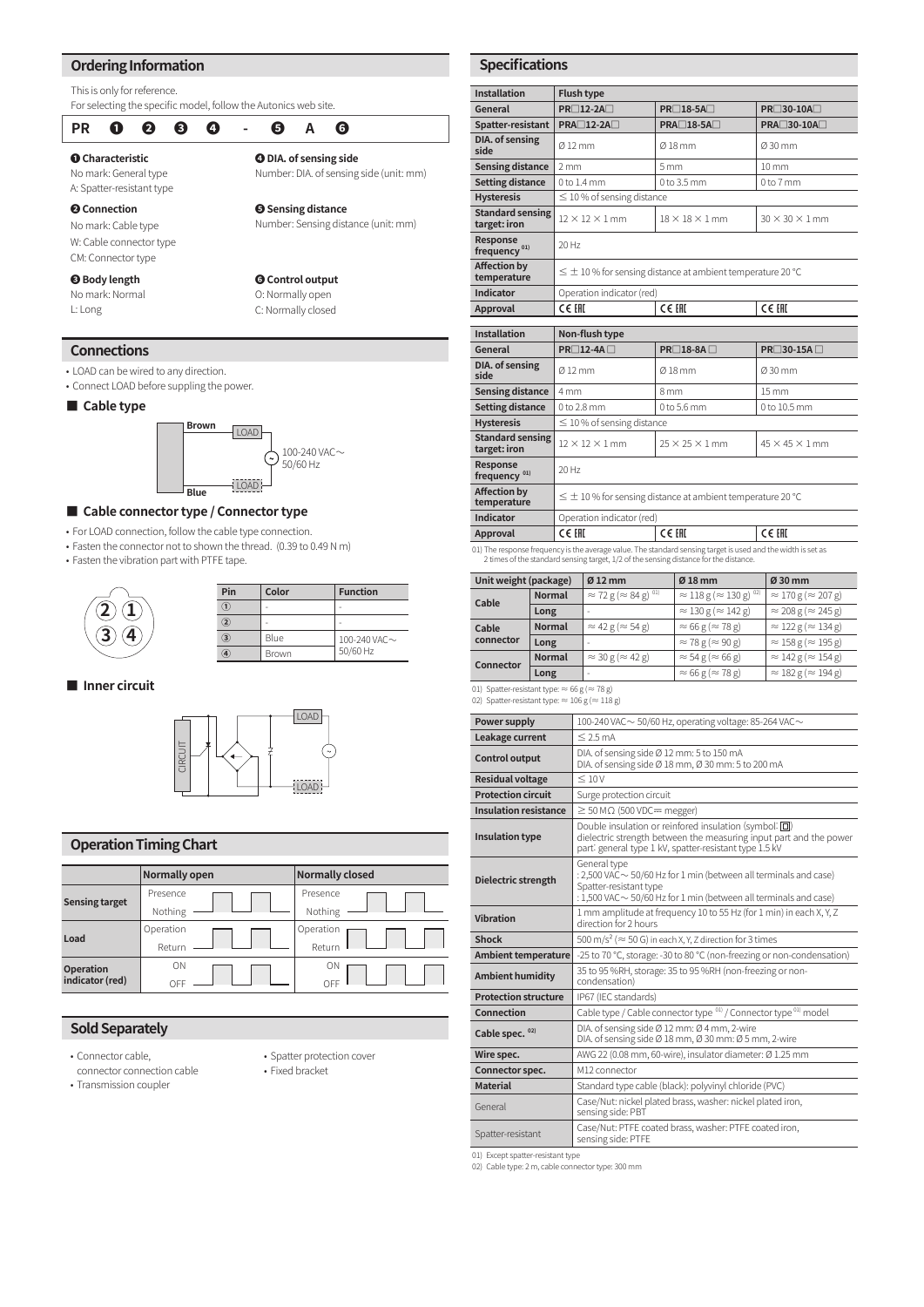#### **Cut-out Dimensions**

• Unit: mm, For the detailed drawings, follow the Autonics web site.





#### **Mutual-interference & Influence by Surrounding Metals**

#### **■ Mutual-interference**

When plural proximity sensors are mounted in a close row, malfunction of sensor may be caused due to mutual interference.

Therefore, be sure to provide a minimum distance between the two sensors, as below table.



#### ■ **Influence by surrounding metals**

When sensors are mounted on metallic panel, it must be prevented sensors from being affected by any metallic object except target. Therefore, be sure to provide a minimum distance as below chart.



(unit: mm)

|                | Sensing $\varnothing$ 12 mm |           | $Ø$ 18 mm    |           | Ø 30 mm      |           |
|----------------|-----------------------------|-----------|--------------|-----------|--------------|-----------|
| side<br>Item   | <b>Flush</b>                | Non-flush | <b>Flush</b> | Non-flush | <b>Flush</b> | Non-flush |
| $\overline{A}$ | 12                          | 24        | 30           | 48        | 60           | 90        |
| B              | 24                          | 36        | 36           | 54        | 60           | 90        |
| $\mathbf{P}$   | N                           | 11        | Ω            | 14        |              | 15        |
| Ød             | 12                          | 36        | 18           | 54        | 30           | 90        |
| m              | 6                           | 12        | 15           | 24        | 30           | 45        |
| $\mathsf{r}$   | 18                          | 36        | 27           | 54        | 45           | 90        |

#### **Tightening Torque**

Use the provided washer to tighten the nuts.

The tightening torque of the nut varies with the distance from the fore-end. [Figure 1] If the nut tip is located at the front of the product, apply the front tightening torque. the allowable tightening torque table is for inserting the washer as [Figure 2].



|                           | Sensing $\varnothing$ 12 mm |           | $Ø18$ mm     |           | Ø 30 mm         |                   |
|---------------------------|-----------------------------|-----------|--------------|-----------|-----------------|-------------------|
| side i<br><b>Strength</b> | <b>Flush</b>                | Non-flush | <b>Flush</b> | Non-flush | <b>Flush</b>    | Non-flush         |
| <b>Front size</b>         | $13 \text{ mm}$             | 7 mm      | ۰            | -         | $26 \text{ mm}$ | $12 \, \text{mm}$ |
| <b>Front torque</b>       | 6.37 N m                    |           | 14.7 N m     |           | 49 N m          |                   |
| Rear torque               | 11.76 N m                   |           | 14.7 N m     |           | 78.4 N m        |                   |

#### **Sensing Distance Feature Data by Target Material and Size**

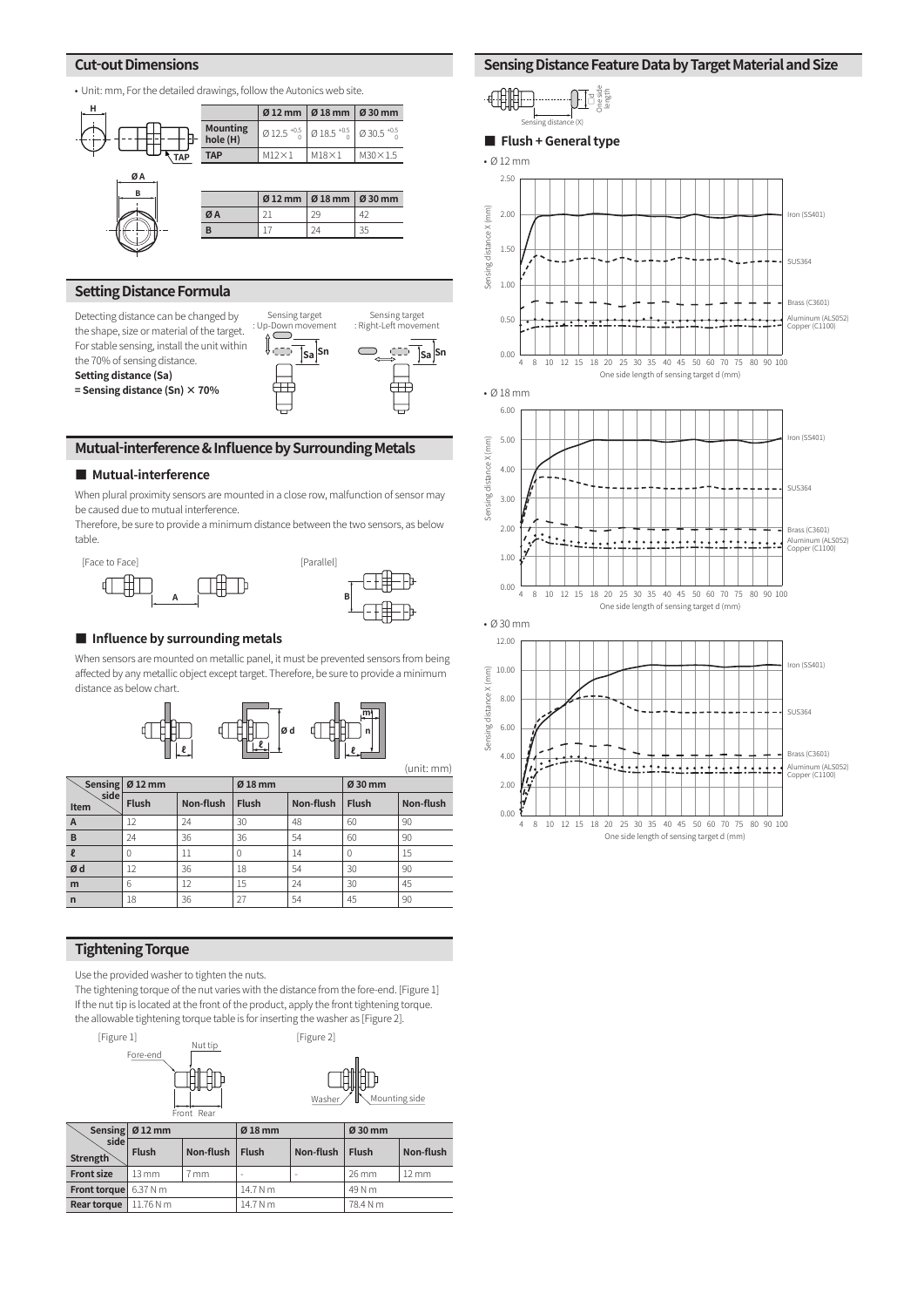

**■ Non-flush + General type**